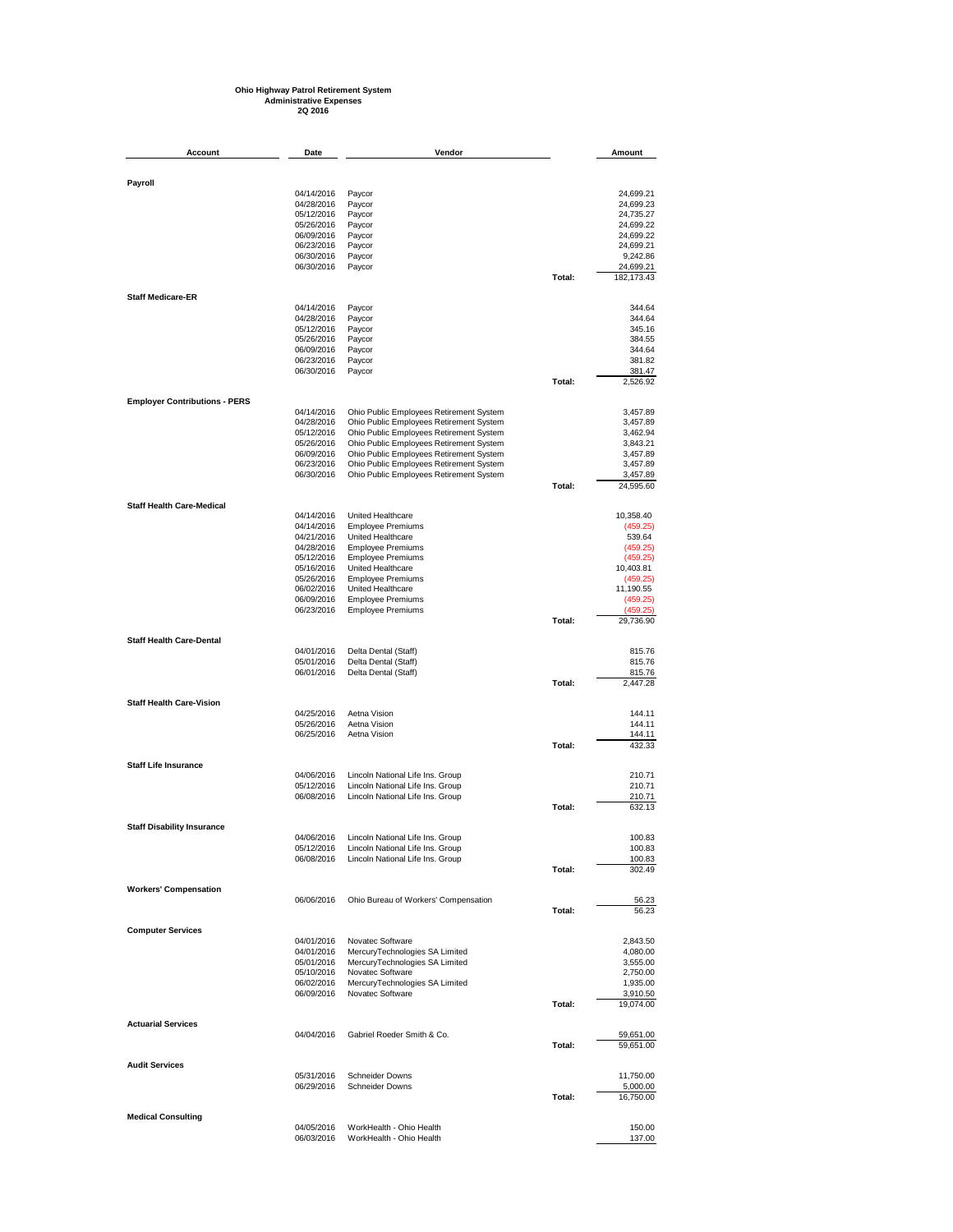| Account                                   | Date                     | Vendor                                                  |        | Amount                |
|-------------------------------------------|--------------------------|---------------------------------------------------------|--------|-----------------------|
|                                           |                          |                                                         | Total: | 287.00                |
| <b>Medical Evaluations</b>                |                          |                                                         |        |                       |
|                                           | 05/12/2016               | Kuhnlein & Martin, Inc.                                 |        | 650.00                |
|                                           |                          |                                                         | Total: | 650.00                |
| <b>Legal Services</b>                     |                          |                                                         |        |                       |
|                                           | 04/04/2016               | Ice Miller LLC                                          |        | 2,035.50              |
|                                           | 04/20/2016               | <b>Tucker Ellis LLP</b>                                 |        | 630.00                |
|                                           | 04/21/2016               | Calfee Halter & Griswold                                |        | 2,520.00              |
|                                           | 04/22/2016<br>05/03/2016 | Brennan, Manna & Diamond<br>Ice Miller LLC              |        | 1,035.00<br>737.50    |
|                                           | 05/03/2016               | Ice Miller LLC                                          |        | 885.00                |
|                                           | 05/03/2016               | Ice Miller LLC                                          |        | 2,006.00              |
|                                           | 05/23/2016               | Brennan, Manna & Diamond                                |        | 495.00                |
|                                           | 06/02/2016               | Ice Miller LLC                                          |        | 3,717.00              |
|                                           | 06/06/2016<br>06/08/2016 | Ice Miller LLC<br>Ice Miller LLC                        |        | 2,006.00<br>8,230.50  |
|                                           | 06/13/2016               | <b>Tucker Ellis LLP</b>                                 |        | 1,699.50              |
|                                           | 06/28/2016               | Ice Miller LLC                                          |        | 295.00                |
|                                           | 06/28/2016               | Ice Miller LLC                                          |        | 147.50                |
|                                           | 06/28/2016               | Ice Miller LLC                                          |        | 1,888.00              |
|                                           | 06/28/2016               | Ice Miller LLC                                          | Total: | 4,012.00<br>32,339.50 |
|                                           |                          |                                                         |        |                       |
| <b>Service By Others</b>                  |                          |                                                         |        |                       |
|                                           | 04/01/2016               | <b>Avalon Benefit Services</b>                          |        | 36.65                 |
|                                           | 04/01/2016<br>04/10/2016 | Paycor Payroll Service<br>National Software, Inc.       |        | 1.26<br>599.95        |
|                                           | 04/13/2016               | Diversified Facilities Maintenance                      |        | 315.50                |
|                                           | 04/15/2016               | Paycor Payroll Service                                  |        | 68.26                 |
|                                           | 04/20/2016               | City Treasurer/ License Section                         |        | 35.00                 |
|                                           | 04/29/2016               | Paycor Payroll Service                                  |        | 68.26                 |
|                                           | 04/30/2016<br>05/01/2016 | Culligan<br><b>Avalon Benefit Services</b>              |        | 28.50<br>30.70        |
|                                           | 05/13/2016               | Paycor Payroll Service                                  |        | 68.26                 |
|                                           | 05/27/2016               | Paycor Payroll Service                                  |        | 71.02                 |
|                                           | 05/31/2016               | Culligan                                                |        | 28.50                 |
|                                           | 06/01/2016               | Avalon Benefit Services                                 |        | 30.70                 |
|                                           | 06/10/2016<br>06/24/2016 | Paycor Payroll Service<br>Paycor Payroll Service        |        | 68.26<br>81.02        |
|                                           | 06/28/2016               | Ohio Mobile Shredding                                   |        | 45.57                 |
|                                           | 06/30/2016               | Culligan                                                |        | 28.50                 |
|                                           |                          |                                                         | Total: | 1,605.91              |
| <b>Education-Trustees</b>                 |                          |                                                         |        |                       |
|                                           | 06/10/2016               | International Foundation of Employee Benefit Plans      |        | 1,450.00              |
|                                           |                          |                                                         | Total: | 1,450.00              |
|                                           |                          |                                                         |        |                       |
| <b>Education-Staff</b>                    |                          |                                                         |        |                       |
|                                           | 05/11/2016<br>06/10/2016 | Ohio Auditor of State<br>Public Pension Financial Forum |        | 350.00<br>400.00      |
|                                           |                          |                                                         | Total: | 750.00                |
|                                           |                          |                                                         |        |                       |
| <b>Membership Outreach</b>                |                          |                                                         |        |                       |
|                                           | 04/30/2016               | Mark Atkeson                                            |        | 1,385.64              |
|                                           | 05/31/2016<br>06/29/2016 | Mark Atkeson<br>Retirees' Association                   |        | 99.36<br>12.00        |
|                                           |                          |                                                         | Total: | 1,497.00              |
|                                           |                          |                                                         |        |                       |
| Printing                                  |                          |                                                         |        |                       |
|                                           | 06/20/2016               | Ricoh                                                   |        | 410.50                |
|                                           |                          |                                                         | Total: | 410.50                |
| <b>Postage and Supplies</b>               |                          |                                                         |        |                       |
|                                           | 04/01/2016               | Pitney Bowes Inc                                        |        | 96.53                 |
|                                           | 04/01/2016               | Pitney Bowes Inc                                        |        | 51.15                 |
|                                           | 04/10/2016<br>05/14/2016 | National Software, Inc.<br><b>United Parcel Service</b> |        | 953.31<br>4.83        |
|                                           | 05/23/2016               | Pitney Bowes Inc                                        |        | 500.00                |
|                                           | 06/04/2016               | <b>United Parcel Service</b>                            |        | 4.83                  |
|                                           | 06/06/2016               | Pitney Bowes Inc                                        |        | 1,500.00              |
|                                           | 06/16/2016               | Pitney Bowes Inc                                        |        | 105.00                |
|                                           |                          |                                                         | Total: | 3,215.65              |
| <b>Telecommunications Services</b>        |                          |                                                         |        |                       |
|                                           | 04/01/2016               | Time Warner Cable                                       |        | 1,134.13              |
|                                           | 04/07/2016               | West Unified Communications                             |        | 16.43                 |
|                                           | 05/01/2016               | Time Warner Cable<br>Time Warner Cable                  |        | 1,127.13              |
|                                           | 06/01/2016               |                                                         | Total: | 1,122.91<br>3,400.60  |
|                                           |                          |                                                         |        |                       |
| <b>Computer Services - Offsite Server</b> |                          |                                                         |        |                       |
|                                           | 05/01/2016               |                                                         |        | 300.00                |
|                                           | 06/01/2016               |                                                         | Total: | 300.00<br>600.00      |
|                                           |                          |                                                         |        |                       |
| <b>Rent Expense</b>                       |                          |                                                         |        |                       |
|                                           | 04/01/2016               | <b>Triangle Commercial Properties</b>                   |        | 9,680.95              |
|                                           | 05/01/2016               | <b>Triangle Commercial Properties</b>                   |        | 9,680.95              |
|                                           | 06/01/2016               | <b>Triangle Commercial Properties</b>                   | Total: | 9,680.95              |
|                                           |                          |                                                         |        | 29,042.85             |
| <b>Office Supplies</b>                    |                          |                                                         |        |                       |
|                                           | 04/14/2016               | <b>Toner Store</b>                                      |        | 86.00                 |
|                                           | 04/18/2016               | Office City                                             |        | 140.70                |
|                                           | 04/21/2016<br>05/11/2016 | SentrySafe<br>Office City                               |        | 15.00<br>80.91        |
|                                           | 05/11/2016               | <b>Foxit Software</b>                                   |        | 210.27                |
|                                           | 05/11/2016               | Vipre                                                   |        | 89.99                 |
|                                           | 06/17/2016               | Proforma Graphic Service                                |        | 190.00                |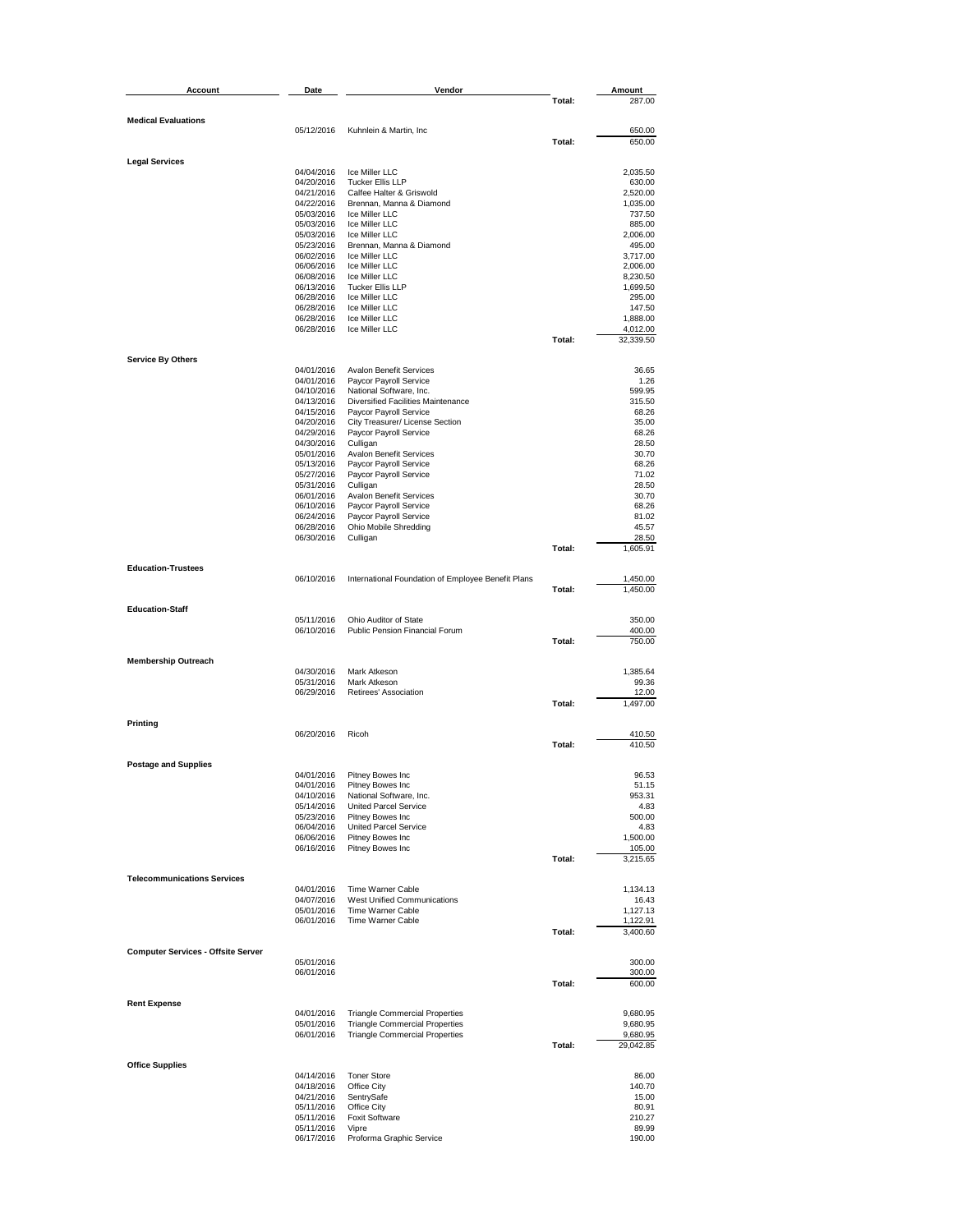| Account                                  | Date                     | Vendor                                                                  |        | Amount               |
|------------------------------------------|--------------------------|-------------------------------------------------------------------------|--------|----------------------|
|                                          | 06/29/2016               | Office City                                                             |        | 279.14               |
|                                          |                          |                                                                         | Total: | 1,092.01             |
| <b>Ohio Retirement Study Council</b>     |                          |                                                                         |        |                      |
|                                          | 04/06/2016<br>06/28/2016 | <b>ORSC</b><br>ORSC                                                     |        | 568.37<br>642.96     |
|                                          |                          |                                                                         | Total: | 1,211.33             |
|                                          |                          |                                                                         |        |                      |
| <b>Office Equipment Expense</b>          | 04/04/2016               | Micro Center                                                            |        | 29.99                |
|                                          | 04/08/2016               | Micro Center                                                            |        | 59.98                |
|                                          | 05/06/2016               | Micro Center                                                            |        | 53.96                |
|                                          | 05/11/2016<br>05/11/2016 | Newegg.com<br>CompSource                                                |        | 119.99<br>169.56     |
|                                          | 06/09/2016               | Micro Center                                                            |        | 47.99                |
|                                          |                          |                                                                         | Total: | 481.47               |
| <b>Travel-Board Meetings</b>             |                          |                                                                         |        |                      |
|                                          | 04/10/2016               | Cambria Suites                                                          |        | 111.41               |
|                                          | 04/21/2016<br>04/21/2016 | Kenneth C. Boyer<br>Larry A. Davis                                      |        | 100.98<br>30.24      |
|                                          | 04/21/2016               | Joseph Thomas                                                           |        | 142.56               |
|                                          | 06/16/2016               | Darryl Anderson                                                         |        | 162.00               |
|                                          | 06/16/2016<br>06/16/2016 | JP Allen<br>Cory Davies                                                 |        | 77.98<br>95.04       |
|                                          | 06/16/2016               | Joseph Thomas                                                           |        | 142.56               |
|                                          |                          |                                                                         | Total: | 862.77               |
| <b>Board Meetings</b>                    |                          |                                                                         |        |                      |
|                                          | 04/10/2016               | Panera Bread                                                            |        | 203.88               |
|                                          | 04/21/2016               | <b>Holly Carr</b>                                                       |        | 49.90                |
|                                          | 05/11/2016<br>06/14/2016 | Chick-Fil-A<br><b>Holly Carr</b>                                        |        | 149.05<br>39.05      |
|                                          |                          |                                                                         | Total: | 441.88               |
| <b>Miscellaneous</b>                     |                          |                                                                         |        |                      |
|                                          | 06/16/2016               | ELK Promotions Inc.                                                     |        | 106.65               |
|                                          | 06/24/2016               | <b>ELK Promotions Inc.</b>                                              |        | 75.85                |
|                                          |                          |                                                                         | Total: | 182.50               |
| <b>Travel-Education-Trustees</b>         |                          |                                                                         |        |                      |
|                                          | 05/19/2016               | Andre Swinerton                                                         |        | 1,059.98             |
|                                          | 06/10/2016               | International Foundation of Employee Benefit Plans                      |        | 400.00               |
|                                          |                          |                                                                         | Total: | 1,459.98             |
| <b>Travel-Education-Staff</b>            |                          |                                                                         |        |                      |
|                                          | 04/05/2016<br>04/05/2016 | National Association of Public Pension Attorneys<br>Expedia.com         |        | 895.00<br>7.00       |
|                                          | 04/05/2016               | <b>United Airlines</b>                                                  |        | 165.60               |
|                                          | 04/05/2016               | <b>Delta Airlines</b>                                                   |        | 203.60               |
|                                          | 05/31/2016<br>06/10/2016 | <b>Michael Press</b><br><b>Delta Airlines</b>                           |        | 20.00<br>333.20      |
|                                          | 06/24/2016               | Dennis Smith                                                            |        | 300.21               |
|                                          |                          |                                                                         | Total: | 1,924.61             |
| <b>Travel-Due Diligence</b>              |                          |                                                                         |        |                      |
|                                          | 04/10/2016               | American Airlines                                                       |        | 256.20               |
|                                          | 04/10/2016               | The Park Lane Hotel                                                     |        | 270.45               |
|                                          | 04/12/2016<br>04/18/2016 | Dennis Smith<br><b>PIMCO</b>                                            |        | 161.37<br>19.60      |
|                                          |                          |                                                                         | Total: | 707.62               |
|                                          |                          |                                                                         |        |                      |
| <b>Travel-Other</b>                      | 04/19/2016               | Marathon Asset Management                                               |        | 7.25                 |
|                                          | 04/30/2016               | <b>Michael Press</b>                                                    |        | 24.76                |
|                                          | 04/30/2016               | Dennis Smith<br>Columbus Commons Parking                                |        | 29.60<br>9.00        |
|                                          | 05/11/2016<br>05/31/2016 | Dennis Smith                                                            |        | 115.54               |
|                                          | 05/31/2016               | Mark Atkeson                                                            |        | 60.48                |
|                                          | 06/10/2016<br>06/24/2016 | Columbus Commons Parking<br>Dennis Smith                                |        | 25.00<br>12.80       |
|                                          |                          |                                                                         | Total: | 284.43               |
|                                          |                          |                                                                         |        |                      |
| <b>Dues &amp; Subscriptions Trustees</b> | 04/07/2016               | <b>USA Today</b>                                                        |        | 25.00                |
|                                          | 05/05/2016               | <b>USA Today</b>                                                        |        | 25.00                |
|                                          | 06/10/2016               | <b>USA Today</b>                                                        |        | 25.00                |
|                                          |                          |                                                                         | Total: | 75.00                |
| Dues & Subscriptions-Staff               |                          |                                                                         |        |                      |
|                                          | 04/10/2016               | Wall Street Journal<br>Public Retirement Information Systems Management |        | 32.99                |
|                                          | 04/10/2016<br>05/04/2016 | <b>JLEC</b>                                                             |        | 150.00<br>10.00      |
|                                          | 05/11/2016               | Wall Street Journal                                                     |        | 32.99                |
|                                          | 05/24/2016<br>06/10/2016 | Treasurer State of Ohio<br>Ohio Society of CPAs                         |        | 50.00<br>460.00      |
|                                          | 06/10/2016               | Wall Street Journal                                                     |        | 32.99                |
|                                          | 06/10/2016               | Public Pension Financial Forum                                          |        | 150.00               |
|                                          |                          |                                                                         | Total: | 918.97               |
|                                          |                          |                                                                         |        |                      |
| <b>Bank Fees-Custodial</b>               |                          |                                                                         |        |                      |
|                                          | 04/04/2016<br>04/05/2016 | PNC Bank<br>PNC Bank                                                    |        | 6,473.14<br>6,419.60 |
|                                          | 06/02/2016               | PNC Bank                                                                |        | 6,645.76             |
|                                          |                          |                                                                         | Total: | 19,538.50            |
| <b>Investment Consulting</b>             |                          |                                                                         |        |                      |
|                                          | 04/01/2016               | Hartland & Co                                                           |        | 66,051.00            |
|                                          |                          |                                                                         | Total: | 66,051.00            |